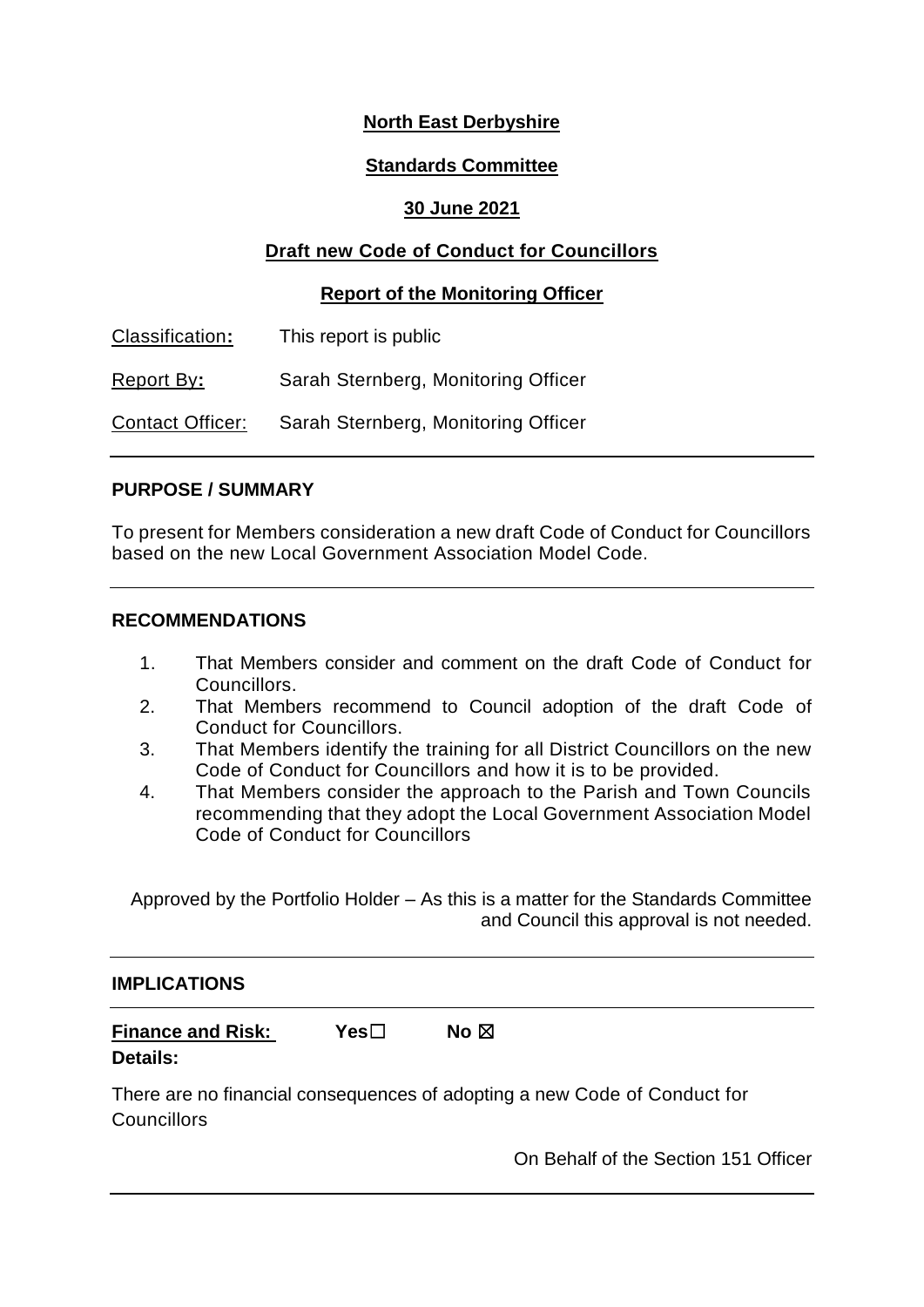### **Legal (including Data Protection):** Yes⊠ No □ **Details:**

The Council is required to have a Code of Conduct for Councillors by the Localism Act 2011. The Local Government Association has produced a model Code following the recommendations of the Committee for Standards in public life. The Council must therefore consider the model and it is good practice to adopt the model as amended to meet the council's circumstances. The model does not introduce any areas that are not currently part of the Code of Conduct either explicitly or implicitly. Rather it clarifies the expectations in relation to the conduct of Councillors in carrying out their role.

On Behalf of the Solicitor to the Council

## **Staffing: Yes**☐ **No** ☒ **Details:**

There are no additional staffing issues resulting from this report.

On behalf of the Head of Paid Service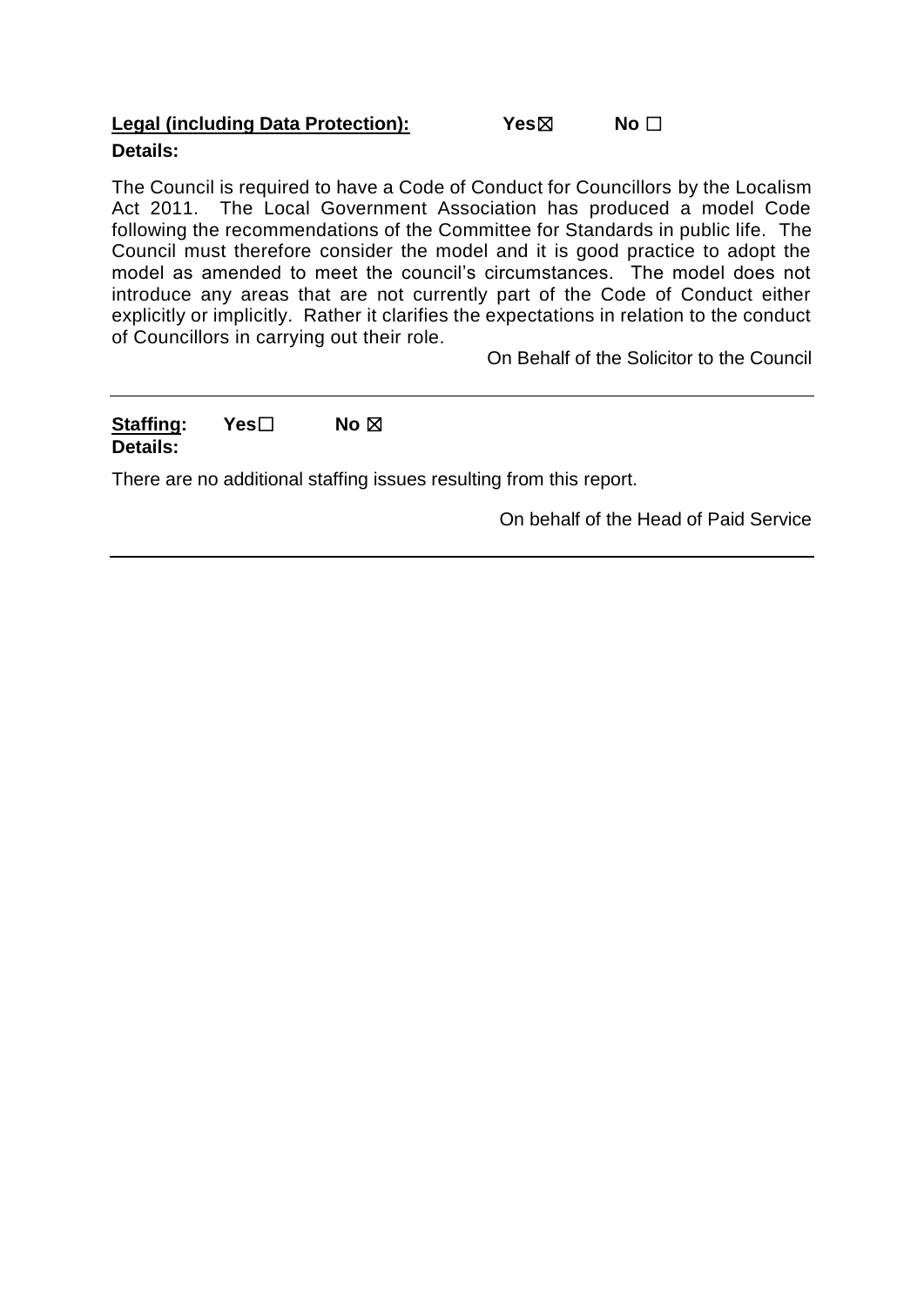## **DECISION INFORMATION**

| <b>Decision Information</b>                                                                                                                                                                                                               |                                                                                              |
|-------------------------------------------------------------------------------------------------------------------------------------------------------------------------------------------------------------------------------------------|----------------------------------------------------------------------------------------------|
| Is the decision a Key Decision?<br>A Key Decision is an executive decision which has a<br>significant impact on two or more District wards or<br>which results in income or expenditure to the Council<br>above the following thresholds: | <b>No</b>                                                                                    |
| <b>BDC:</b>                                                                                                                                                                                                                               |                                                                                              |
| Revenue - £75,000 $\Box$ Capital - £150,000 $\boxtimes$<br><b>NEDDC:</b>                                                                                                                                                                  |                                                                                              |
| Revenue - £100,000 $\Box$ Capital - £250,000 $\Box$                                                                                                                                                                                       |                                                                                              |
| ⊠ Please indicate which threshold applies                                                                                                                                                                                                 |                                                                                              |
| Is the decision subject to Call-In?<br>(Only Key Decisions are subject to Call-In)                                                                                                                                                        | N/A                                                                                          |
| <b>District Wards Significantly Affected</b>                                                                                                                                                                                              | All indirectly through the<br>behaviour of Councillors<br>representing them.                 |
| <b>Consultation:</b>                                                                                                                                                                                                                      | All Members will be                                                                          |
| Leader / Deputy Leader $\Box$ Cabinet / Executive $\Box$<br><b>SAMT</b> □<br>Relevant Service Manager □<br>Members $\Box$ Public $\Box$<br>Other $\square$                                                                                | consulted at Council when<br>the draft Code is presented<br>following Standards<br>Committee |
|                                                                                                                                                                                                                                           |                                                                                              |

**Links to Council Ambition (BDC)/Council Plan (NED) priorities or Policy Framework including Climate Change, Equalities, and Economics and Health implications.**

This is an ethics issue covering the behaviour of all Councillors.

## **REPORT DETAILS**

- **1 Background** *(reasons for bringing the report)*
- 1.1 As Members may recall, following the recommendations of the Committee for Standards in Public Life, the Local Government Association has produced a model Code of Conduct for Councillors. Members of the Committee considered the draft Code at a previous meeting. This report is accompanied by a draft Code for North East Derbyshire Councillors.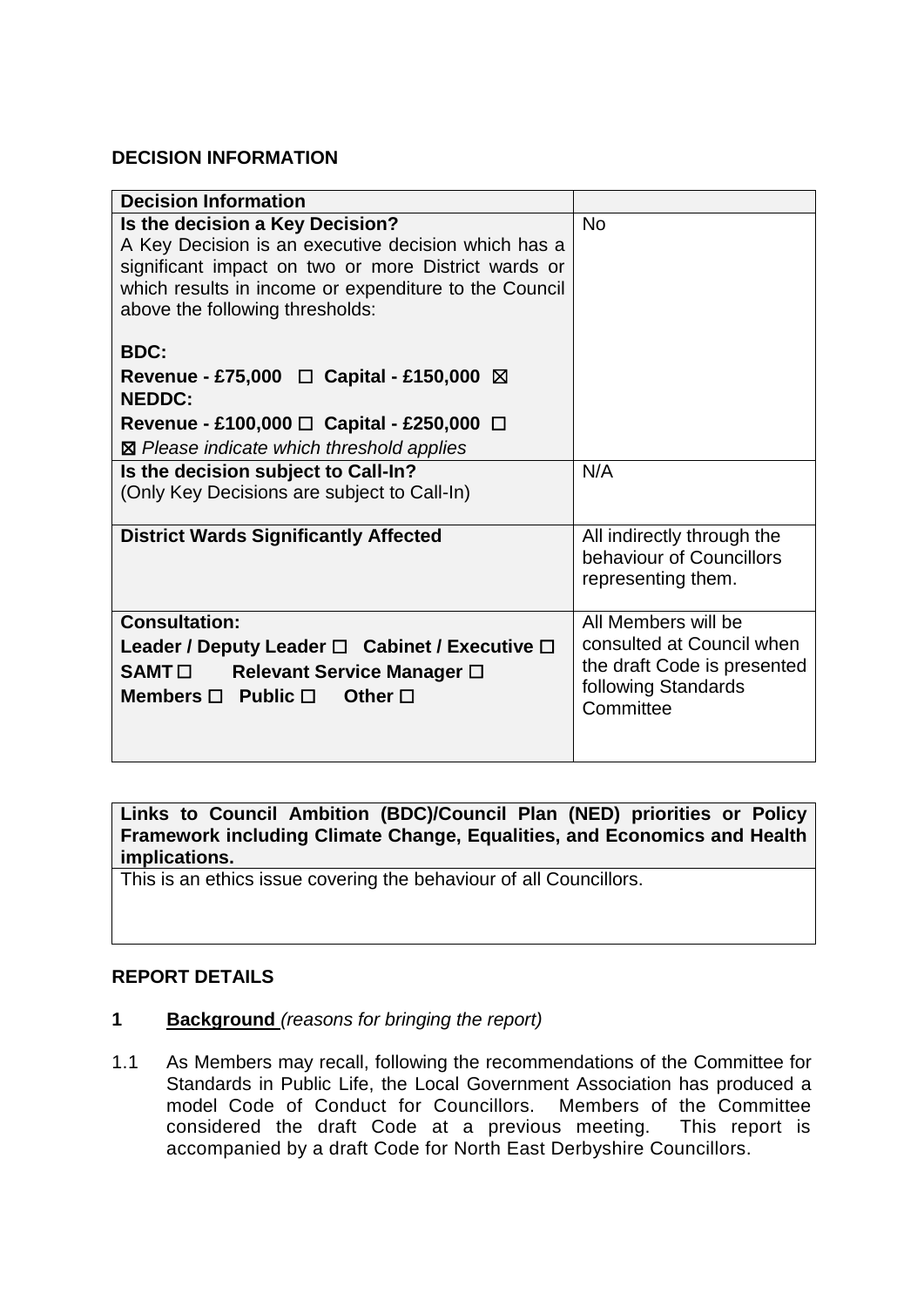- 1.2 It is necessary to consider and recommend to Council what training should be undertaken on the new Code of Conduct for Councillors once adopted by Council.
- 1.3 In addition, as the Monitoring Officer and Standards Committee for the Parish and Town Councils in the North East Derbyshire Council area we need to inform them of the adoption (post Council) of the new code and recommend it to them for adoption.

#### **2. Details of Proposal or Information**

- 2.1 Members are invited to consider and comment on the draft and then to recommend to Council the final version.
- 2.2 in considering the draft, Members should be aware that in its current form which follows the LGA model:
	- There is no provision for the declaration of an interest that is not significant. The interest is declarable or it is not. If it is declarable the Councillor must leave the meeting following declaration.

This is different from the current Code which splits the non statutory interests into "Other Interests" where the Councillor can declare stay speak and vote and "Significant Other Interests" where the Councillor would declare and leave the meeting. This allows Councillors to make colleagues and the public aware of a connection which doesn't amount to a conflict of interest meaning that the Councillor should not take part and should leave the meeting. This aids the transparency of Councillors' interests and enables Councillors to tell the public and have it recorded that there is a connection which doesn't amount to a conflict of interest.

Members should consider whether they wish this to be reinstated in the new Code.

- Provision will need to be made for the granting of dispensations. This is included in the current Code and has therefore been added to the draft.
- The current Code includes reference to Councillors' obligation to attend Essential Training which is missing from the LGA model. The current Code includes a requirement to attend essential training as listed in an appendix to the code. This has been included in the draft.

Members need to confirm if they are happy with this.

- The Current Code contains an explanation of Predetermination or Bias. This has also been included in the Code.
- Members are also asked to identify any other matters which they feel should be included in the Code.
- 2.2 The Local Government Association (LGA) will undertake an annual review of their model Code to ensure it continues to be fit for purpose, incorporating advances in technology, social media and changes in  $leq$  is lation. The LGA can also offer support, training and mediation to councils and councillors on the application of the Code and the National Association of Local Councils (NALC) and the county associations of local councils can offer advice and s u p p o r t to